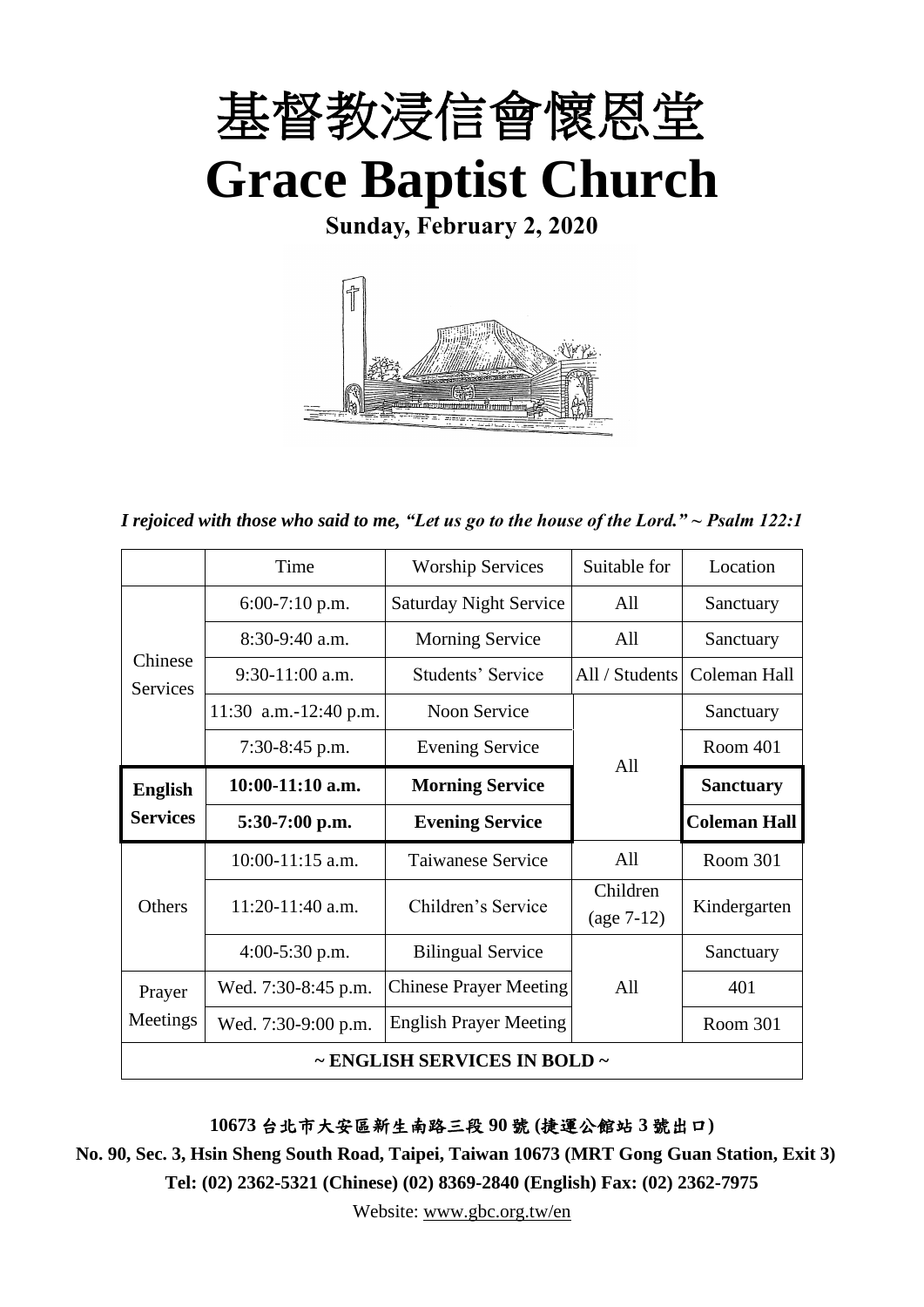#### **Welcome to Grace Baptist Church English Congregation. Thank you for choosing to worship with us and celebrate the glory of our Lord.**

|                                                                                                                                                                                                                                          |                                                                                                                                                                                                            | Morning Worship Service – 10:00 a.m.                                                                                                                                                                                                                                                                                                                                              |                                                                                                                                                                                                                                                                                                                                                                                            |
|------------------------------------------------------------------------------------------------------------------------------------------------------------------------------------------------------------------------------------------|------------------------------------------------------------------------------------------------------------------------------------------------------------------------------------------------------------|-----------------------------------------------------------------------------------------------------------------------------------------------------------------------------------------------------------------------------------------------------------------------------------------------------------------------------------------------------------------------------------|--------------------------------------------------------------------------------------------------------------------------------------------------------------------------------------------------------------------------------------------------------------------------------------------------------------------------------------------------------------------------------------------|
|                                                                                                                                                                                                                                          |                                                                                                                                                                                                            | Sunday, February 2, 2020 (Sanctuary)                                                                                                                                                                                                                                                                                                                                              |                                                                                                                                                                                                                                                                                                                                                                                            |
| Prelude<br>Greeting/Prayer                                                                                                                                                                                                               | Worship through Music                                                                                                                                                                                      | "Lord I Lift Your Name on High" - #347                                                                                                                                                                                                                                                                                                                                            | Linda Ku<br>Michael Huang                                                                                                                                                                                                                                                                                                                                                                  |
| Pastoral Prayer                                                                                                                                                                                                                          | Worship through Music                                                                                                                                                                                      | "Standing on the Promises" - #339                                                                                                                                                                                                                                                                                                                                                 | <b>Pastor Nick Brideson</b><br>Michael Huang                                                                                                                                                                                                                                                                                                                                               |
| <b>Offertory Prayer</b>                                                                                                                                                                                                                  | Tithes and Offerings                                                                                                                                                                                       | "God Will Make a Way" - #85                                                                                                                                                                                                                                                                                                                                                       | Paul Han                                                                                                                                                                                                                                                                                                                                                                                   |
| Doxology<br>Missions Offering<br><b>Scripture Reading</b><br>Message                                                                                                                                                                     | Pray for Our Church                                                                                                                                                                                        | Esther 2:5-7, 17-20<br>God Saves His People through a Queen                                                                                                                                                                                                                                                                                                                       | <b>Pastor Nick Brideson</b><br>Minister Priscilla Liao<br><b>Pastor Nick Brideson</b>                                                                                                                                                                                                                                                                                                      |
| Invitation<br>Benediction<br>Welcome<br>Closing Song<br>Postlude                                                                                                                                                                         |                                                                                                                                                                                                            | "Blessed Assurance, Jesus Is Mine" - #446<br>"As the Lord Is with Us"                                                                                                                                                                                                                                                                                                             | Minister Priscilla Liao<br>Michael Huang<br>Linda Ku                                                                                                                                                                                                                                                                                                                                       |
| Wear a mask<br>before entering<br>the Cry Room.                                                                                                                                                                                          |                                                                                                                                                                                                            | Nursery care is available in the "Cry Room" at the back of the Sanctuary<br>during the Morning Worship Service.                                                                                                                                                                                                                                                                   |                                                                                                                                                                                                                                                                                                                                                                                            |
|                                                                                                                                                                                                                                          |                                                                                                                                                                                                            | Evening Worship Service – 5:30 p.m.                                                                                                                                                                                                                                                                                                                                               |                                                                                                                                                                                                                                                                                                                                                                                            |
| Prelude<br>Prayer<br>Greeting<br>Pastoral Prayer<br><b>Baptisms</b><br><b>Offertory Prayer</b><br>Missions Offering<br><b>Scripture Reading</b><br>Message<br>Invitation<br><b>Closing Prayer</b><br>Welcome<br>Closing Song<br>Postlude | Worship through Music<br><b>Introduce Baptism Candidates</b><br><b>Baptismal Scripture Reading</b><br><b>Meditation and Prayer</b><br>Worship through Music<br>Tithes and Offerings<br>Pray for Our Church | Sunday, February 2, 2020 (Sanctuary)<br>"Forever"<br>Matthew 28:16-20<br>"In Christ Alone"<br>"Jesus, There's No One Like you (Sovereign Grace)"<br>"Great Is Thy Faithfulness"<br>Matthew 3:13-17<br>Seeking God's Kingdom<br>"Here I Am to Worship"<br>"In Christ Alone"                                                                                                        | Michael Tsai<br>Minister Kevin Wang, Leader<br>Minister Priscilla Liao<br><b>Pastor Nick Brideson</b><br>Minister Priscilla Liao<br><b>Pastor Nick Brideson</b><br>Minister Kevin Wang, Leader<br><b>Joel Morey</b><br><b>Pastor Nick Brideson</b><br>Minister Priscilla Liao<br><b>Pastor Nick Brideson</b><br><b>Pastor Nick Brideson</b><br>Minister Kevin Wang, Leader<br>Michael Tsai |
|                                                                                                                                                                                                                                          | To achieve this, we aim:<br>1. To become a house of prayer                                                                                                                                                 | <b>Our Vision Is to Spread the Gospel</b><br>2. Through prayer, to build the body of Christ<br>3. From the body, to do the work of mission in Taipei, Taiwan, and neighboring countries<br>"but you will receive power when the Holy Spirit has come upon you; and you shall be My<br>witnesses both in Jerusalem, and in all Judea and Samaria, and even to the remotest part of |                                                                                                                                                                                                                                                                                                                                                                                            |

the earth." - Acts  $1.8$  (NASB)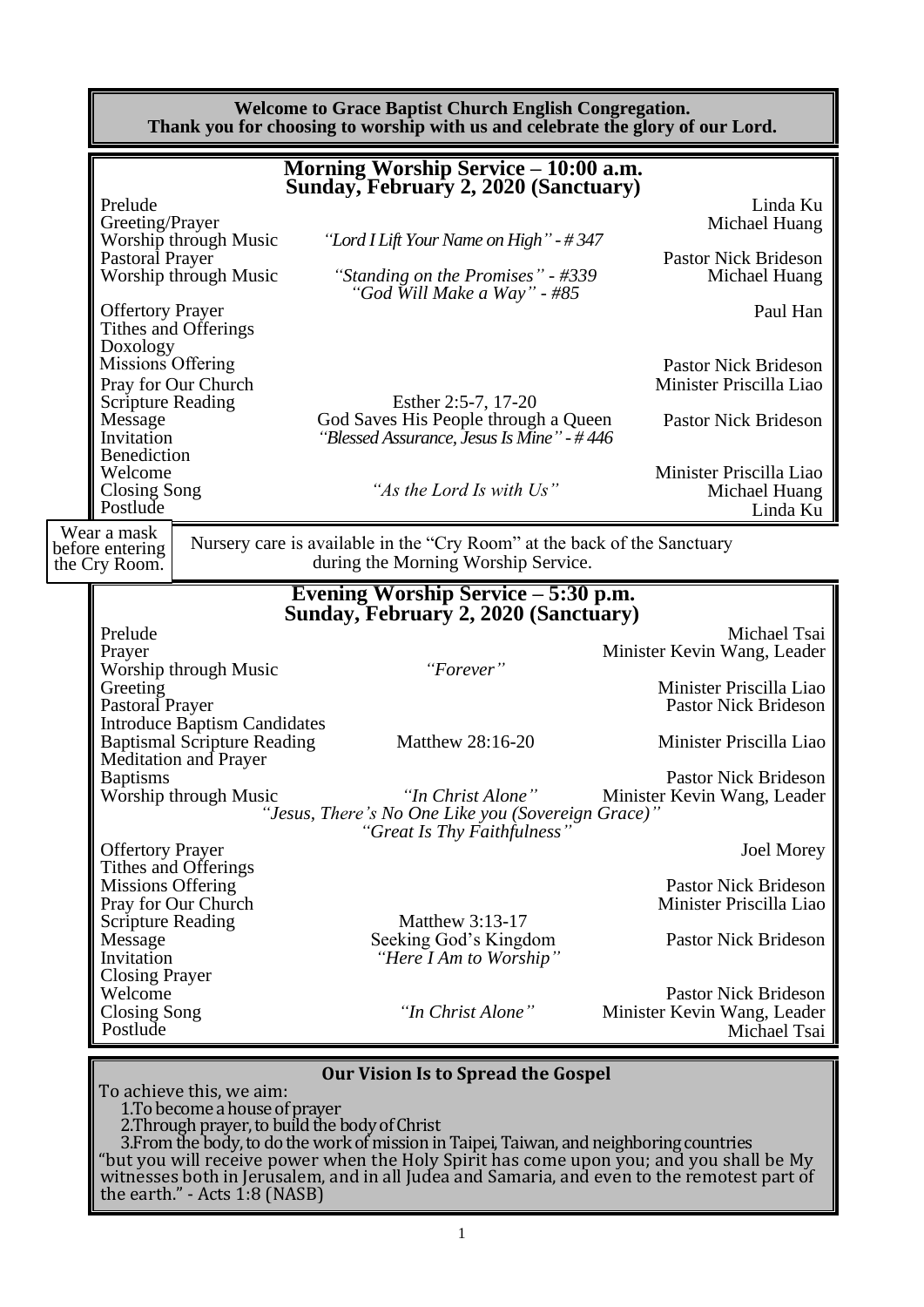### **Sermon Topic: God Saves His People through a Queen Scripture: Esther 2:5-7, 17-20**

**Speaker: Pastor Nick Brideson AM – February 2, 2020**

### **Scripture: Esther 2:5-7, 17-20 (NASB)**

### **Esther 2:5-7 (NASB)**

<sup>5</sup> *Now* there was at the citadel in Susa a Jew whose name was Mordecai, the son of Jair, the son of Shimei, the son of Kish, a Benjamite, <sup>6</sup> who had been taken into exile from Jerusalem with the captives who had been exiled with Jeconiah king of Judah, whom Nebuchadnezzar the king of Babylon had exiled.  $^7$  He was bringing up Hadassah, that is Esther, his uncle's daughter, for she had no father or mother. Now the young lady was beautiful of form and face, and when her father and her mother died, Mordecai took her as his own daughter.

### **Esther 2:17-20 (NASB)**

 $17$  The king loved Esther more than all the women, and she found favor and kindness with him more than all the virgins, so that he set the royal crown on her head and made her queen instead of Vashti. <sup>18</sup> Then the king gave a great banquet, Esther's banquet, for all his princes and his servants; he also made a holiday for the provinces and gave gifts according to the king's bounty.

<sup>19</sup> When the virgins were gathered together the second time, then Mordecai was sitting at the king's gate. <sup>20</sup> Esther had not yet made known her kindred or her people, even as Mordecai had commanded her; for Esther did what Mordecai told her as she had done when under his care.

#### **Notes:**

 $\overline{\phantom{a}}$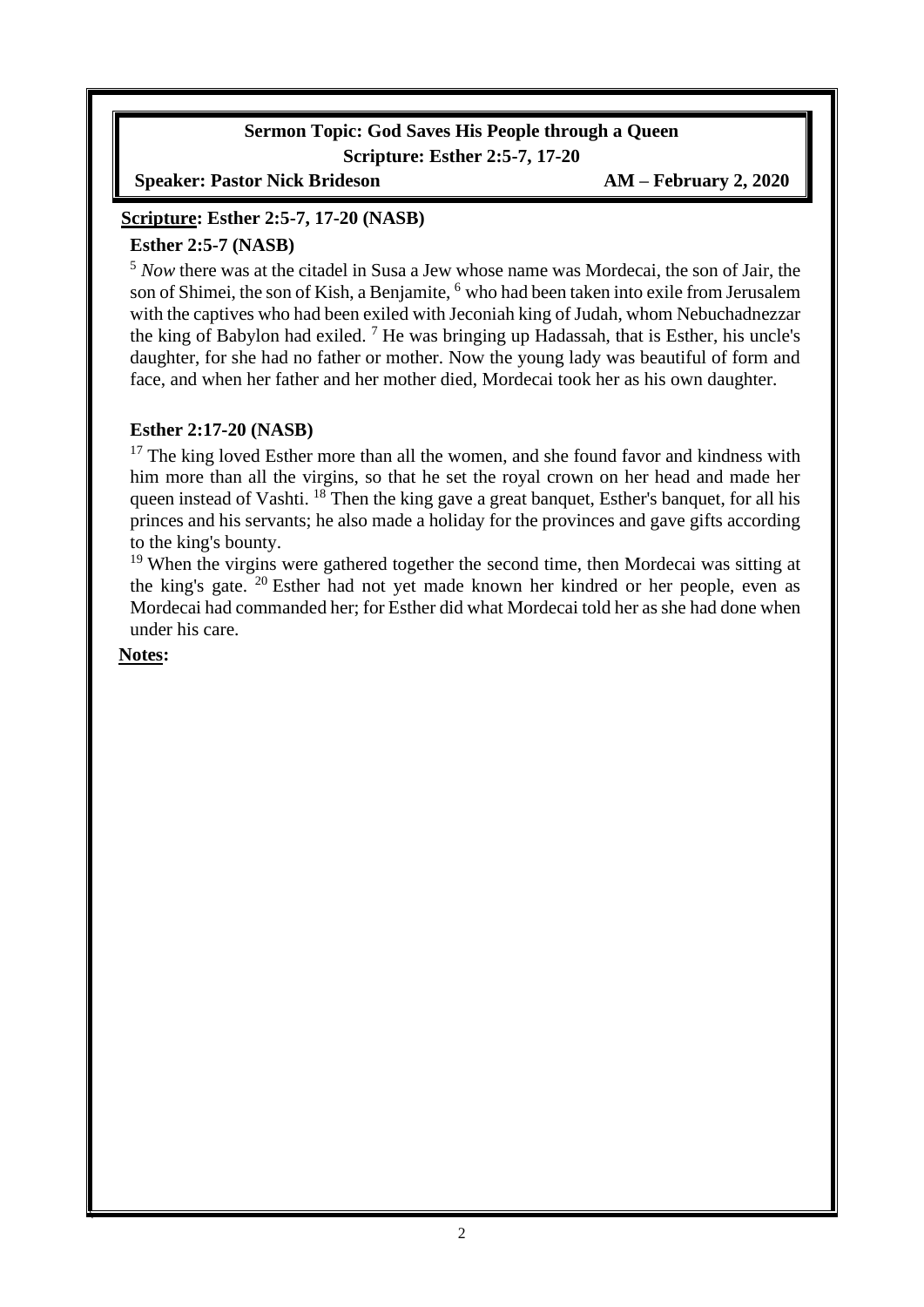### **Sermon Topic: Seeking God's Kingdom Scripture:Matthew 3: 13-17**

**Speaker: Pastor Nick Brideson PM – February 2, 2020**

#### **Scripture: Matthew 3: 13-17 (NASB)**

#### **Matthew 3:13-17**

 $13$  Then Jesus arrived from Galilee at the Jordan coming to John, to be baptized by him.  $14$  But John tried to prevent Him, saying, "I have need to be baptized by You, and do You come to me?" <sup>15</sup> But Jesus answering said to him, "Permit it at this time; for in this way it is fitting for us to fulfill all righteousness." Then he permitted Him. <sup>16</sup> After being baptized, Jesus came up immediately from the water; and behold, the heavens were opened, and he saw the Spirit of God descending as a dove and lighting on Him, <sup>17</sup> and behold, a voice out of the heavens said, "This is My beloved Son, in whom I am well-pleased."

**Notes:**

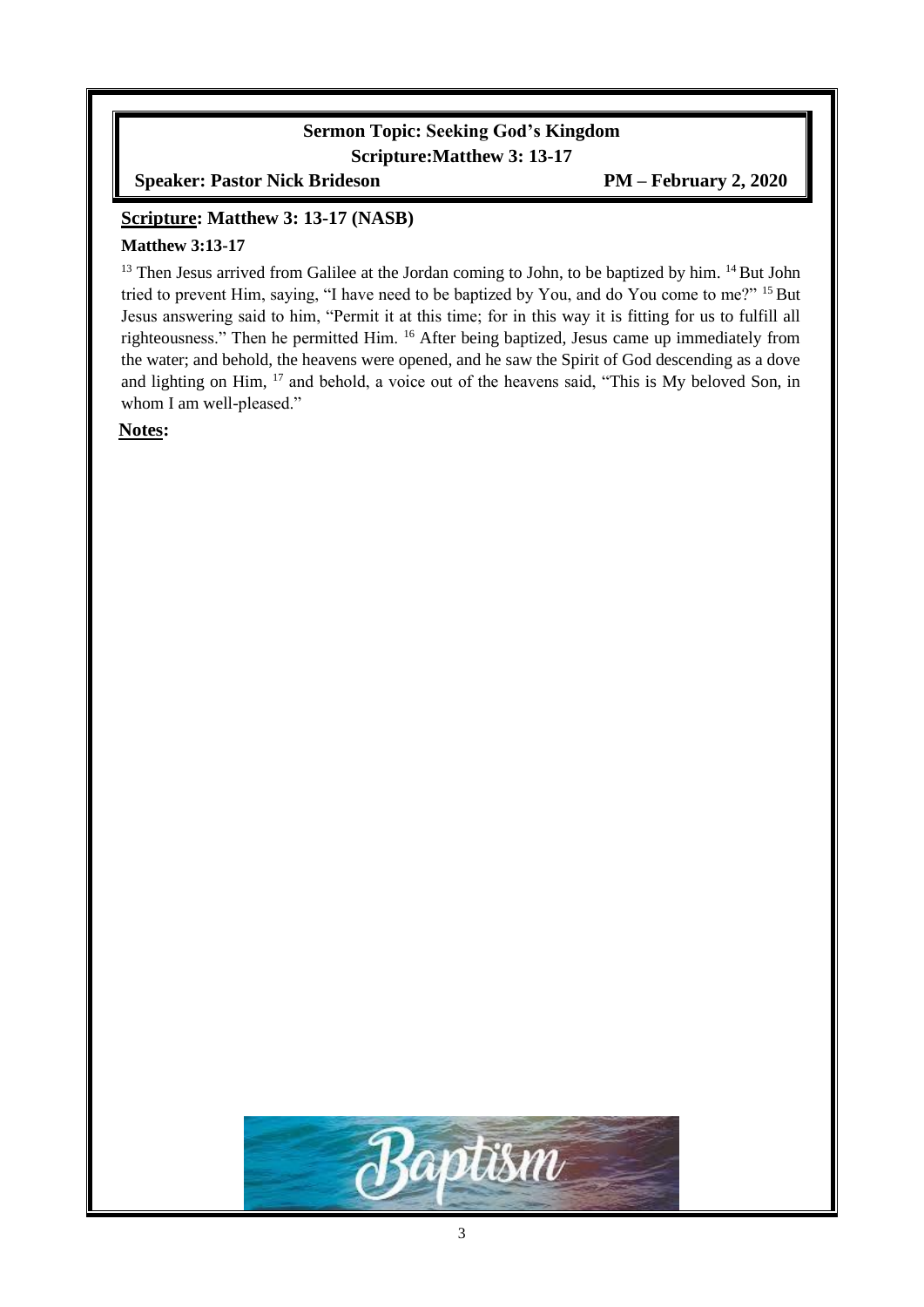## **Wednesday Night Prayer Meeting**

*"My house shall be called a house of prayer" (Matthew 21:13)* Let us be a church of prayer. Come and pray with brothers and sisters in Christ 7:30 - 9:00 p.m. every Wednesday in Room 301. If you have a prayer request, please send it to Minister Priscilla Liao at [priscilla@gbc.org.tw.](mailto:priscilla@gbc.org.tw)

Prayer Focus for this coming Wednesday: *Caring/Healing/Families*



## **Location Change for Evening Service & Baptism Service** *TODAY*

The English Evening Service will be holding our next baptism service *in the Sanctuary* starting at the usual time, 5:30 p.m. TODAY. The regular Evening Service will be combined with this quarterly Baptism Service.

There will be a gospel message during the service so please invite your love ones to attend and pray for their openness to the message.



Below are the people from the English Congregation who will be baptized:

Shana Huang & Charis Shen

*Our regular Baptism Celebration Tea is cancelled due to the coronavirus. If you feel called to be baptized, please contact SueJenny Hsu at [suejenny@gbc.org.tw](mailto:suejenny@gbc.org.tw) for information.*

### **Valentine Couples' Event Cancelled**

Due to concerns with the recent coronavirus outbreak, the **Valentines Couples' Event** (originally scheduled for February  $8<sup>th</sup>$ , 11:30 a.m.  $-2:30$ p.m.) **is cancelled**. If you would like to still fellowship with other couples, we encourage you to visit and attend the Couples Group on Sundays. Please see the Small Group section of the bulletin for more information.



# **Bible Studies for Life: Spring Season Starts March 1**

| Time  | Room                                                                                                |                                |
|-------|-----------------------------------------------------------------------------------------------------|--------------------------------|
|       | Mount of Olives<br>9:00 a.m. (Take the stairs by the front<br>$\text{desk}, 2.5^{\text{th}}$ floor) |                                |
|       | WanFu 20-Classroom A                                                                                |                                |
| 11:30 | WanFu 20-Classroom C                                                                                |                                |
| a.m.  | Room B05                                                                                            |                                |
|       | Room 405                                                                                            | <b>BIBLE</b><br><b>STUDIES</b> |
|       | 3:00 p.m. Room 306                                                                                  | <b>FOR LIFE.</b>               |
|       | 4:00 p.m. Room $305$                                                                                |                                |

information listed on the left and join one of the classes directly.

Whether you are young or old, if you follow Jesus, you are a disciple. But the quality of your discipleship isn't measured by how well you can answer questions. Discipleship is about being transformed into the likeness of Jesus. And transformation starts in the Word. That's why *Bible Studies for Life* is carefully crafted to help kids, students, and adults purposefully become more like Jesus every day. (13 sessions:

on Sundays from March 1 to May 31)

We have seven *Bible Studies for Life* classes available. Please check classroom

**BIBLE**<br>STUDIES

4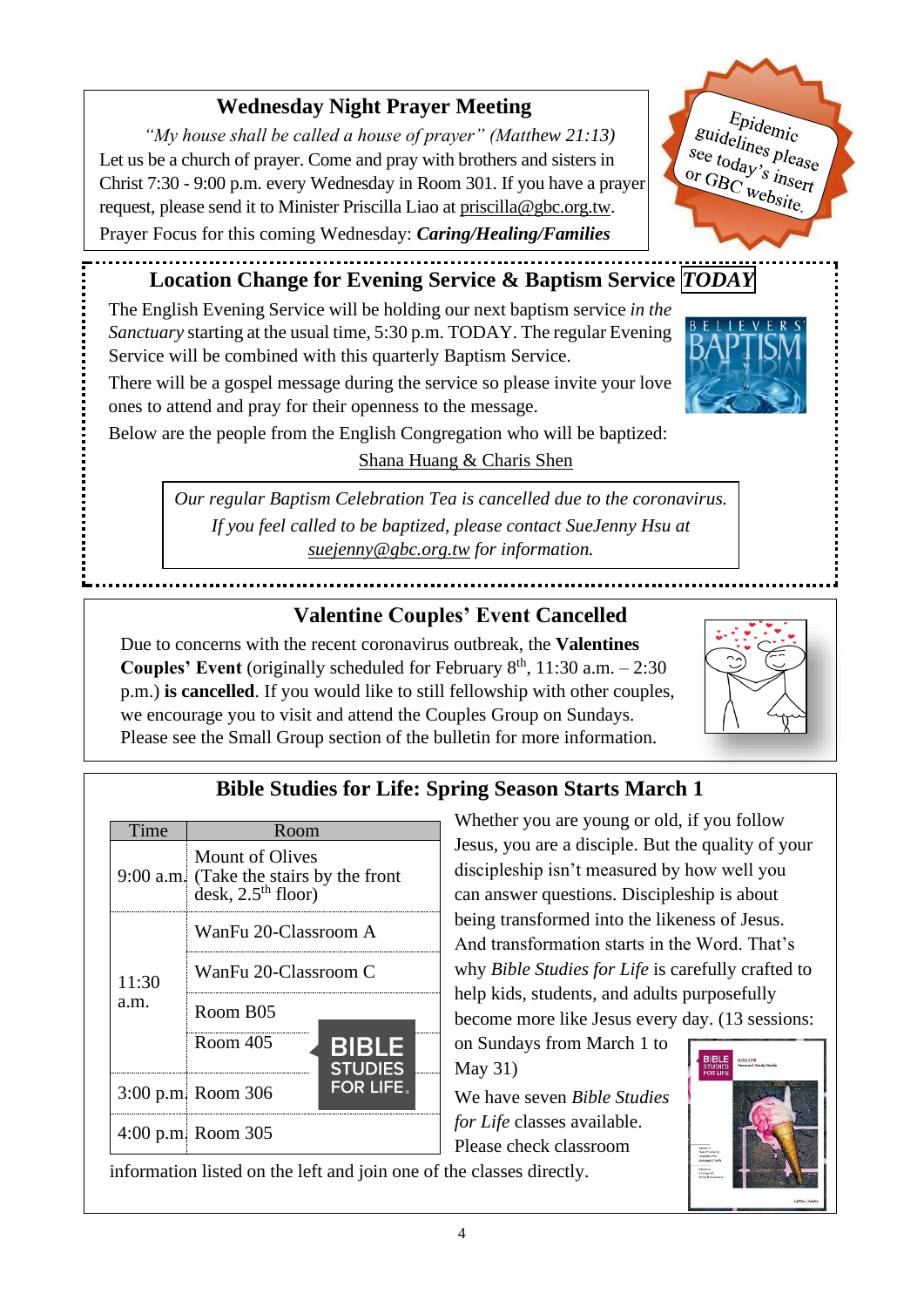| Sunday School Information - YOU ARE ENCOURAGED TO JOIN A CLASS |                            |                                                                          |                                        |  |
|----------------------------------------------------------------|----------------------------|--------------------------------------------------------------------------|----------------------------------------|--|
| <b>Class</b>                                                   | <b>Time</b>                | <b>Room</b>                                                              |                                        |  |
| <b>Beginning Christian Life</b>                                |                            |                                                                          |                                        |  |
| Alpha - new and non-Christians                                 | 11:45 a.m.                 | <b>Calvary Room</b>                                                      |                                        |  |
| Christianity 101 - required for baptism                        | 11:30 a.m.                 | Mount of Olives Room                                                     |                                        |  |
| Daily Walk with Jesus - after baptism                          | 11:30 a.m.                 | <b>B03</b>                                                               |                                        |  |
| <b>Maturing Christians</b>                                     |                            |                                                                          |                                        |  |
|                                                                | 9:00 a.m.                  | Mount of Olives Room                                                     |                                        |  |
| Gospel Project                                                 | $11:30$ a.m.               | 4 classes:<br>Room 405<br>Room B05<br>WanFu 20 Room A<br>WanFu 20 Room C |                                        |  |
|                                                                | $3:00$ p.m.                | 306                                                                      |                                        |  |
|                                                                | $4:00$ p.m.                | 305                                                                      | 4 p.m. class<br>cancelled today        |  |
| <b>Youth: Grade 7 and above</b>                                |                            |                                                                          |                                        |  |
| Gospel Project                                                 | 11:30 a.m.                 | <b>B04</b>                                                               |                                        |  |
| <b>Children:</b>                                               |                            |                                                                          | <b>Youth</b> and<br>children's classes |  |
| Nursery - Age 3 and under                                      | $11:20$ a.m. $-12:50$ p.m. | Kindergarten                                                             | cancelled today                        |  |
| Preschool - Age 3 to 5                                         | $11:40$ a.m. $-12:40$ p.m. | 403                                                                      |                                        |  |
| AWANA - Kindergarten $(\pm \mathcal{H})$ to Grade 6            | $11:30$ a.m. $-1:00$ p.m.  | 401/404                                                                  |                                        |  |

# **English Congregation Leaders**

|                                                                                                                                                                                                                                                                                                                                                                                  |                                                                                                                                                                                                                                                                                                                                                                                                                  | English Pastor: Nick Brideson                                                                                                                                                                                                                                                                                                                                                                               |                                                                                                                                                                                                                                                                                                                                                                                                                                          |                                                                                                                                                                                                                                                          |
|----------------------------------------------------------------------------------------------------------------------------------------------------------------------------------------------------------------------------------------------------------------------------------------------------------------------------------------------------------------------------------|------------------------------------------------------------------------------------------------------------------------------------------------------------------------------------------------------------------------------------------------------------------------------------------------------------------------------------------------------------------------------------------------------------------|-------------------------------------------------------------------------------------------------------------------------------------------------------------------------------------------------------------------------------------------------------------------------------------------------------------------------------------------------------------------------------------------------------------|------------------------------------------------------------------------------------------------------------------------------------------------------------------------------------------------------------------------------------------------------------------------------------------------------------------------------------------------------------------------------------------------------------------------------------------|----------------------------------------------------------------------------------------------------------------------------------------------------------------------------------------------------------------------------------------------------------|
| Pastor Nick Brideson                                                                                                                                                                                                                                                                                                                                                             | Minister Priscilla Liao                                                                                                                                                                                                                                                                                                                                                                                          |                                                                                                                                                                                                                                                                                                                                                                                                             | Minister Kevin Wang                                                                                                                                                                                                                                                                                                                                                                                                                      |                                                                                                                                                                                                                                                          |
| <b>Adult Education</b><br>/Mission                                                                                                                                                                                                                                                                                                                                               | AM Worship                                                                                                                                                                                                                                                                                                                                                                                                       | Children's<br>Education/Caring                                                                                                                                                                                                                                                                                                                                                                              | PM Worship                                                                                                                                                                                                                                                                                                                                                                                                                               | Youth/Fellowship                                                                                                                                                                                                                                         |
| <b>Adult Education</b><br>Nick Brideson<br>nick@gbc.org.tw<br><b>Foreign Mission:</b><br><b>Medical/Dental Team</b><br>Armand Lim<br>rmanlim@yahoo.com<br><b>VBS</b> Team<br>Priscilla Liao<br>priscilla@gbc.org.tw<br><b>Taiwan Mission:</b><br><b>TaiTung Team</b><br>Cherrie Gow Lim<br>cvgow@yahoo.com<br><b>Orphanage Ministry</b><br>Julie Chen<br><b>Friday NTU Group</b> | <b>Morning Music</b><br>Cherrie Gow Lim<br>cvgow@yahoo.com<br><b>Morning Greeters</b><br>Chien Ferng<br>cferng@gmail.com<br><b>Adult Choir</b><br><b>Hand Bell Choir</b><br>Juliet Jao<br>lenyinjao@gmail.com<br><b>Hallel Singers</b><br>Cherrie Gow Lim<br>cvgow@yahoo.com<br><b>Morning Fellowship Tea</b><br>Yuri Shih<br>yuchen phone@hotmail.com<br>yuling0914@gmail.com   Morning Multimedia<br>Vicky Lin | <b>Preschool</b><br>Priscilla Liao<br>priscilla@gbc.org.tw<br><b>AWANA Spark Group</b><br><b>Crystal Turner</b><br>elisayeh@yahoo.com<br><b>AWANA T&amp;T Group</b><br>Ming Lai<br>minglai88@gmail.com<br><b>Prayer Ministry</b><br>Priscilla Liao<br>priscilla@gbc.org.tw<br><b>Hospital Visitation</b><br>Amanda Lou<br>lou.amanda@gmail.com<br><b>Small Groups</b><br>- Women<br>- General<br>- Ministry | <b>Evening Music Team</b><br>Alex Chen /Renee Yang<br>gbceworshipteam@gmail.com<br><b>Evening Greeters</b><br>Vicky Kuo<br>asiaglobe999@gmail.com<br><b>Evening Multimedia</b><br>Jusak Tandean<br>jtandean@yahoo.com<br><b>Evening Tea / Baptism</b><br><b>Celebration Fellowship</b><br>Michelle Cheng<br>yealincheng@yahoo.com<br><b>Evening Snack</b><br>Michael Huang<br>mhuang500@yahoo.com<br><b>Baptism Support</b><br>Aline Kao | <b>Trinity Youth</b><br>(Grade 7 and above)<br>Grant & Kirsten Burgess<br>grantburgess@live.co.za<br><b>Mabuhay Fellowship</b><br>Ava Zamora<br>avazam@yahoo.com<br><b>Small Groups</b><br>- Youth<br>- Students<br>- Couples<br>- Parenting<br>- Family |
| Les Anderson<br>les72251@yahoo.com                                                                                                                                                                                                                                                                                                                                               | gbcmorningmedia@gmail.com                                                                                                                                                                                                                                                                                                                                                                                        | - Nationality<br>- Evangelism                                                                                                                                                                                                                                                                                                                                                                               | aline@gbc.org.tw                                                                                                                                                                                                                                                                                                                                                                                                                         |                                                                                                                                                                                                                                                          |
| SueJenny Hsu<br>suejenny@gbc.org.tw                                                                                                                                                                                                                                                                                                                                              | <b>Secretarial staff:</b><br>Stella Chen (part-time)<br>stella@gbc.org.tw                                                                                                                                                                                                                                                                                                                                        | Deacon<br>Michael Huang<br>mhuang500@yahoo.com                                                                                                                                                                                                                                                                                                                                                              |                                                                                                                                                                                                                                                                                                                                                                                                                                          | <b>Alternate Deacon</b><br>Armand Lim<br>rmanlim@yahoo.com                                                                                                                                                                                               |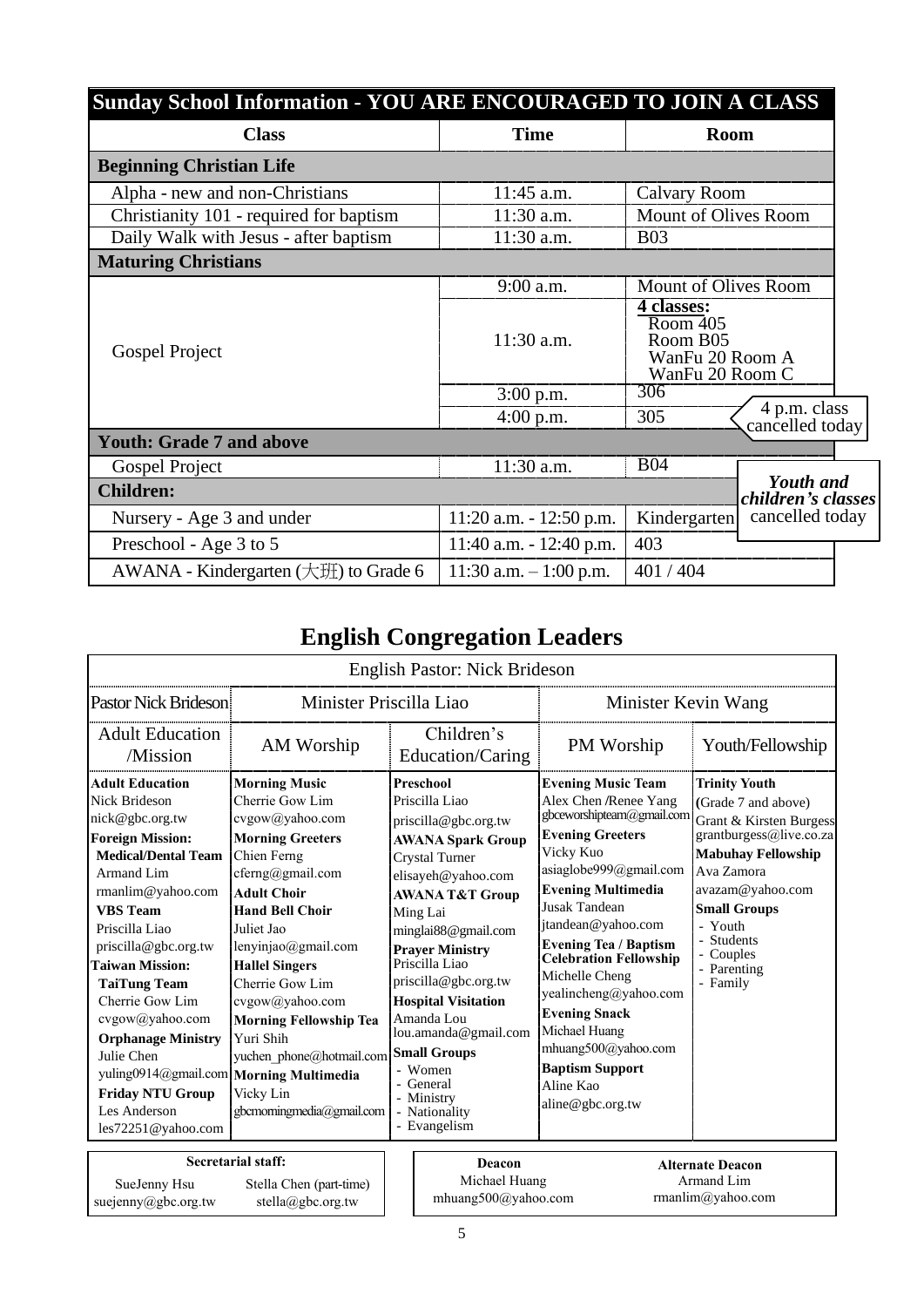|                          |                                          | <b>Small Groups</b>                                       |                                                           |
|--------------------------|------------------------------------------|-----------------------------------------------------------|-----------------------------------------------------------|
| <b>Type of Group</b>     | <b>Name</b>                              | Day/Time                                                  | <b>Location/Contact Emails</b>                            |
| <b>Students</b>          | NTU English<br><b>Conversation Group</b> | Friday<br>$12:15 - 1:15$ pm                               | <b>NTU</b><br>les72251@yahoo.com                          |
|                          | <b>International Students Group</b>      | Friday<br>$7:30 - 9:00 \text{ pm}$                        | Near GBC<br>cesaledro57@gmail.com                         |
| Couples/                 | Couples Group                            | Sunday<br>11:30 am $-$ 1:00 pm                            | Near GBC<br>alan.triciac@gmail.com                        |
| Parenting                | <b>Parenting Group</b>                   | $2nd$ & 4 <sup>th</sup> Sunday<br>$11:30$ am $- 12:30$ pm | GBC Room 402<br>rod_syverson@hotmail.com                  |
| Women                    | Women's Breakfast Group                  | 2 <sup>nd</sup> Saturday<br>$8:30 - 10:30$ am             | Near GBC<br>foua201@gmail.com                             |
| Language/<br>Nationality | <b>Indonesian Community Group</b>        | Sunday<br>$11:30$ am $-12:45$ pm                          | Near GBC<br>sagitamaria@gmail.com                         |
|                          | Salt & Light                             | Sunday<br>$1:30 - 3:00$ pm                                | <b>GBC Mount of Olives Room</b><br>paulhan2908@gmail.com  |
|                          | <b>Bilingual Interpretation Group</b>    | Sunday<br>$2:00 - 4:00$ pm                                | GBC Room 303<br>cfindler@yahoo.com                        |
|                          | Crown of Beauty                          | Saturday<br>$2:00 - 4:00$ pm                              | <b>GBC Mount of Olives Room</b><br>clemence4261@gmail.com |
| General                  | Thursday Night Bible<br>Study Group      | Thursday<br>$7:30 - 9:00$ pm                              | GBC Room 301<br>rod_syverson@hotmail.com                  |
|                          | NanGang Group                            | Friday<br>$7:00 - 9:30$ pm                                | NanGang<br>sagitamaria@gmail.com                          |
|                          | YungHe Bible Study Group                 | Friday<br>$7:00-8:30$ pm                                  | YungHe<br>yedukondaluster@gmail.com                       |
|                          | HsinChu Bible Study Group                | Friday<br>$7:30 - 8:45$ pm                                | HsinChu<br>rmanlim@yahoo.com                              |
| Ministry                 | <b>Hospital Visitation Group</b>         | Thursday<br>$1:30 - 2:30$ pm                              | Near GBC<br>lou.amanda@gmail.com                          |
| Evangelism               | Personal Evangelism Group                | Thursday<br>$7:00-8:30$ p.m.                              | GBC Room 307<br>roytreur@gmail.com                        |

### **YOU ARE ENCOURAGED TO JOIN A SMALL GROUP**

If you need more information about a small group, please send your questions directly to the email address provided above. If you are interested in starting a new group, please contact Minister Priscilla Liao at [priscilla@gbc.org.tw.](mailto:priscilla@gbc.org.tw)

### **Fellowships**



### **Mabuhay Fellowship**

Today, February 2, at 2 p.m. in the basement Room B05, Mabuhay Fellowship will have a prayer meeting. All are welcome.



The Mabuhay Fellowship comprises Filipinos aiming to share God's love and light through worship, prayer, Bible study, fellowship, gospel sharing, and ministry.

### **Evergreen Bilingual Fellowship**

This coming Saturday, February 8, Pastor Nick will share in Evergreen Fellowhip. Please come to join us!

Evergreen is an international bilingual Christian fellowship of Grace Baptist Church. We meet every Saturday night,

6:00 to 8:00 p.m. in Room 401. We hope you'll invite your non-believing friends, get involved in deep relationships here, and join our Fellowship.